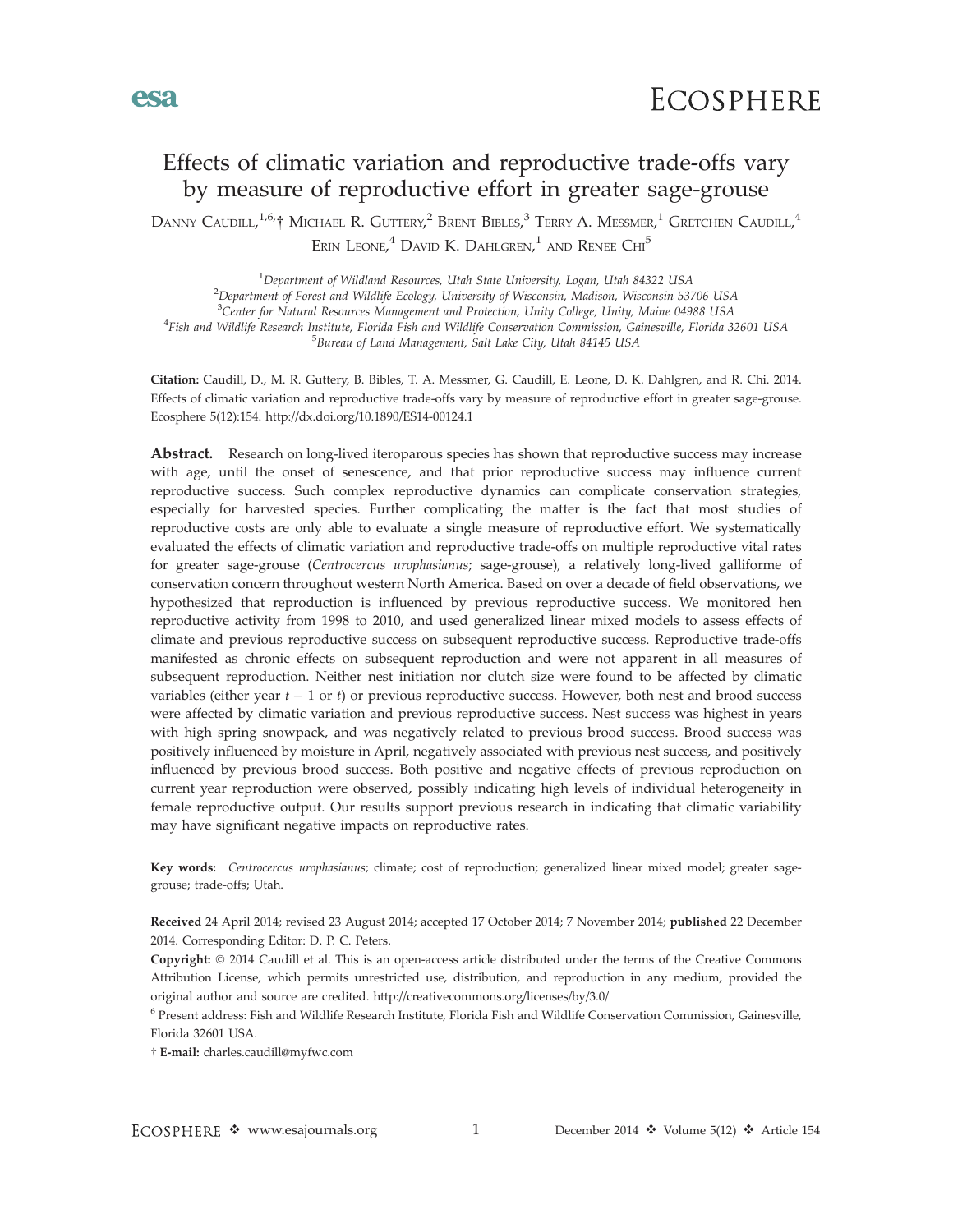#### **INTRODUCTION**

Life history theory predicts trade-offs or costs occur between competing demographic variables (Reznick 1985). Cost of reproduction is one such trade-off (Reznick 1985), where reduced current reproductive capacity (Williams 1966, Røskaft 1985, Gustafsson and Sutherland 1988) or increased mortality (Williams 1966, Erikstad et al. 1998, Blomberg et al. 2013) result from increased resource allocation to previous reproduction. Conversely, positive trade-offs between life history traits have also been documented (e.g., Cam et al. 1998, Barbraud and Weimerskirch 2005), and may be the consequence of the ''heterogeneity in individual quality'' hypothesis. Individual heterogeneity in reproductive output and cost of reproduction is common in avian taxa (e.g., Aubry et al. 2009, Aubry et al. 2011, Cam et al. 2013). Evaluation of trade-offs and costs associated with reproduction is vital to conceptualization of the population ecology of a species, and consequently species conservation. Species evolve traits conducive to persistence under the environmental conditions to which, over evolutionary history, selective pressure was exerted upon the species. As such, reproductive costs likely vary in magnitude as a result of environmental conditions (Erikstad et al. 1998, Barbraud and Weimerskirch 2005, Bårdsen et al. 2011). Identification and estimation of the linkage between climatic variables and demographic rates is vital to conservation, particularly for species with limited dispersal opportunities in the face of climate change (Norris 2004, Thomas et al. 2004).

We evaluated the effect of previous reproductive success and climatic variation on subsequent reproduction using a greater sage-grouse (Centrocercus urophasianus; sage-grouse) population in south-central Utah. Sage-grouse are relatively long-lived (9 years maximum reported longevity; Zablan et al. 2003) sagebrush (Artemesia spp.) obligate galliformes (Patterson 1952, Dalke et al. 1963, Connelly et al. 2011). Currently, sagegrouse are a species of conservation concern throughout their endemic range in western North America because of precipitous population declines and habitat degradation (Schroeder et al. 2004, Connelly et al. 2011, Garton et al. 2011, Miller et al. 2011; J. W. Connelly, S. T. Knick,

M. A. Schroeder, and S. J. Stiver, unpublished manuscript). Consequently, sage-grouse were designated as endangered by the Canadian Committee on the Status of Endangered Wildlife and a candidate for protection under the Endangered Species Act (ESA) by the U.S. Fish and Wildlife Service (USFWS) in 1998 and 2010, respectively (Harris et al. 2001, USFWS 2010). Climatic related parameters have been identified as affecting reproduction in sage-grouse populations, where increased moisture or decreased drought positively influenced brood success (Blomberg et al. 2013), nest success (Holloran et al. 2005), and chick survival (Guttery et al. 2013). Furthermore, increased snow depth has been found to be associated with increased recruitment (Blomberg et al. 2012).

Reproductive costs to survival exist in both female (Blomberg et al. 2013) and male sagegrouse (Boyko et al. 2004), and have also been documented in black grouse (Tetrao tetrix; Angelstam 1984, Caizergues and Ellison 1997), lesser prairie-chickens (Tympanuchus pallidicinctus; Hagen et al. 2005, 2007), and willow ptarmigan (Lagopus lagopus; Hannon et al. 2003). Further, physiological reproductive costs have been detected in male black grouse (Angelstam 1984, Kervinen et al. 2012) and sage-grouse (Vehrencamp et al. 1989). Trade-offs between past and subsequent reproductive success have not been evaluated in female sage-grouse, with the exception of the influence of past brood success on subsequent brood success where positive tradeoffs were documented (Blomberg et al. 2013).

Knowledge of the factors affecting population growth is vital to optimize the effectiveness of conservation efforts, particularly for harvested species. Taylor et al. (2012) concluded sagegrouse conservation should focus on increasing nest success, chick survival, and hen survival. Many of these parameters and the factors affecting them (e.g., habitat, environmental conditions) have been reported (see Connelly et al. 2011; e.g., Lyon and Anderson 2003, Holloran et al. 2005, Dahlgren et al. 2010, Guttery et al. 2013). However, evaluation of reproductive trade-offs and climatic effects are absent or rare in many taxa, but are vital to the conceptualization of natural systems and therefore population ecology. Precise understanding of population ecology is vital to conservation, particularly for declining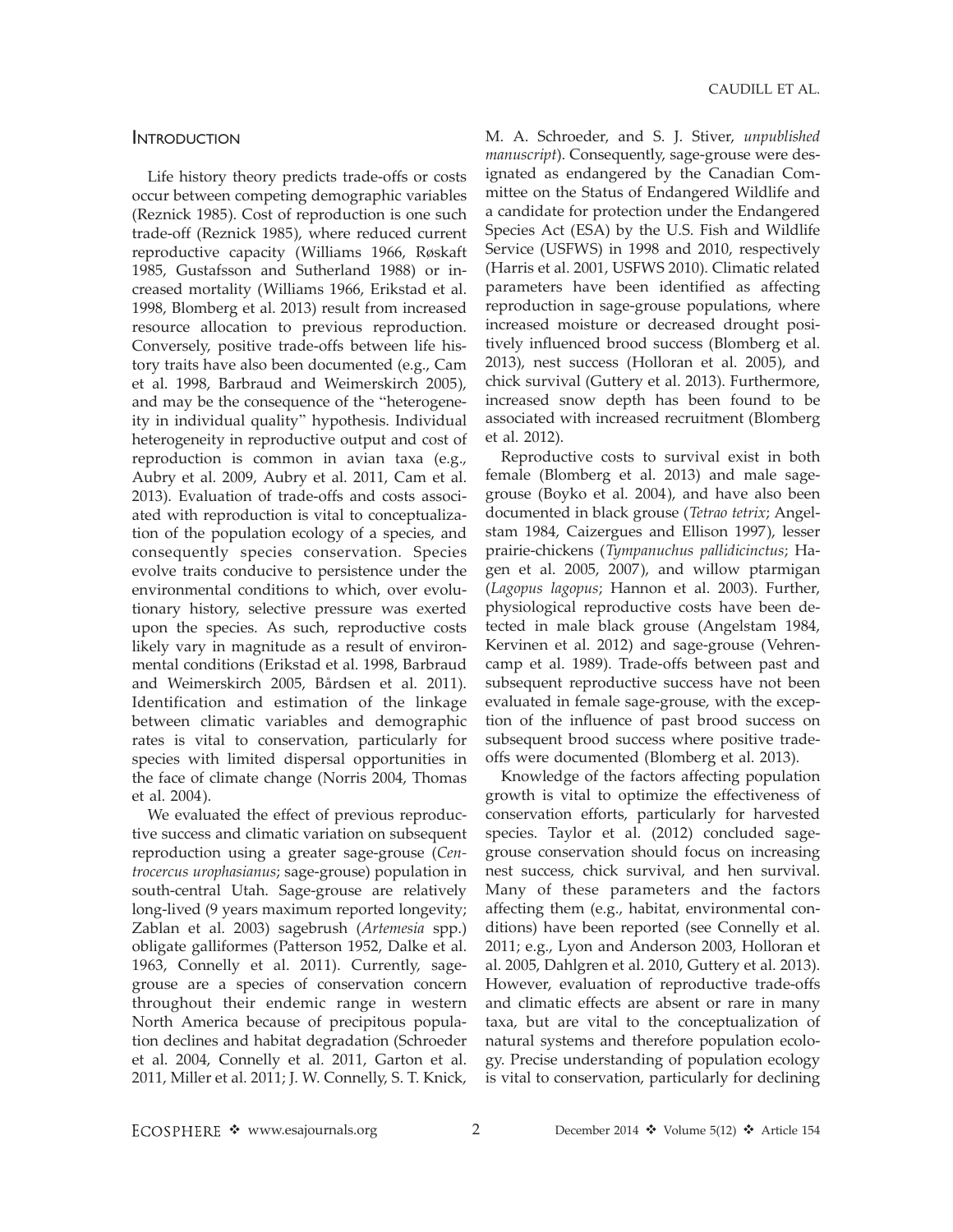and harvested species where repercussion of direct (e.g., harvest) and indirect (e.g., habitat manipulation or conservation) management actions have large effects on species conservation.

The purpose of our research was to estimate the effects of past reproductive success and climatic factors on subsequent reproductive parameters. We hypothesize: (1) reproductive costs manifest in sage-grouse nest success, brood success, and clutch size, but do not influence nest initiation; (2) positive trade-offs occur for complete reproductive success (i.e., brood success) due to the individual heterogeneity hypothesis; (3) decreased drought positively influences the likelihood of reproductive success.

## **METHODS**

#### **Habitat**

Our study was conducted at the southern extent of the sage-grouse range (Schroeder et al. 2004) on Parker Mountain in south-central Utah, where elevation ranges 2,200–3,000 m. The area received 40–50 cm of precipitation annually, most during the winter as snow (60%), and the remainder as rain in late summer (Jaynes 1982). Parker Mountain typically experienced 65–80 frost-free days, and the mean maximum and minimum temperatures for January and July were  $1^{\circ}$ C,  $-13^{\circ}$ C and  $27^{\circ}$ C,  $9^{\circ}$ C, respectively (Jaynes 1982). The site is dominated by black sagebrush (A. nova) flats and ridges with mountain big sagebrush (A. tridentata tridentata) and silver sagebrush (A. cana) in swales and at higher elevations. Parker Mountain is predominately publicly owned, and private lands accounted for 1% (1,363 ha) of the study area. The primary land-uses are grazing by domestic livestock and recreation (e.g., hunting, camping, off-highway vehicles).

## Field methods

Hens were captured at roost sites proximal to leks using spotlights and long handled nets (Giesen et al. 1982, Wakkinen et al. 1992) during March and April 1998–2009. Once captured, birds were fitted with 15–19 g necklace-style radio transmitters (Advanced Telemetry Systems, Isanti, MN, USA in 1998–2004; Holohil Systems, Carp, Ontario, Canada in 2005–2009) equipped with mortality sensors. Hens were classified as second year (SY) or after second year (ASY) based on condition of the outer primaries (Dalke et al. 1963) and wing characteristics (Beck et al. 1975). Beginning in May, hens were located at least once every 5 days to document the onset of incubation. Nesting was confirmed visually, but hens were not intentionally flushed due to the species' propensity to abandon nests if disturbed (Holloran et al. 2005, Baxter et al. 2008), and consequently clutch size was measured posthatch or after depredation. Nests were checked every 1–2 days to determine fate. Once hatched, broods were monitored using one of two techniques. From 1998–2004 and in 2010 brood hens were located every 3 days to determine brood fate. Non-brood hens were located every 5–7 days. From 2005 to 2009 broods were captured within 1 week of hatch (most within 48 hours of hatch), and chicks were marked with suture-anchored 1.5-g backpack-style radio transmitters (Burkepile et al. 2002) without mortality sensors (Advanced Telemetry Systems, Insanti, MN, USA in 2005; Holohil Systems, Carp, Ontario, Canada in 2006–2008; American Wildlife Enterprises, Monticello, FL, USA in 2009). Radio marked chicks were located every other day. Broods were considered successful if  $\geq$ 1 chick survived to  $\geq$ 50 days in 1998–2004 and  $\geq$ 42 days in 2005–2010. Brood success could be slightly biased in years without marked chicks (1998–2004) due to brood mixing (see Dahlgren et al. 2010). Regardless, brood success in both years with and without marked chicks was measured using direct observations and apparent success. Non-brood hens were not monitored regularly during the breeding season 2005–2009.

## Model covariates

We compiled year-specific covariate data for drought and climate on our study area. We included monthly and seasonal values of the Palmer Z-index of drought severity (PZ). Winter, early summer, late summer, and summer were defined as 1 November to 31 March, 1 May to 30 June, 1 July to 31 August, and 1 May to 31 July, respectively. PZ data were downloaded from the National Oceanic and Atmospheric Administration's National Climate Data Center (http://www. ncdc.noaa.gov/temp-and-precip/time-series/ index.php). We included climatic variables on average temperature and total precipitation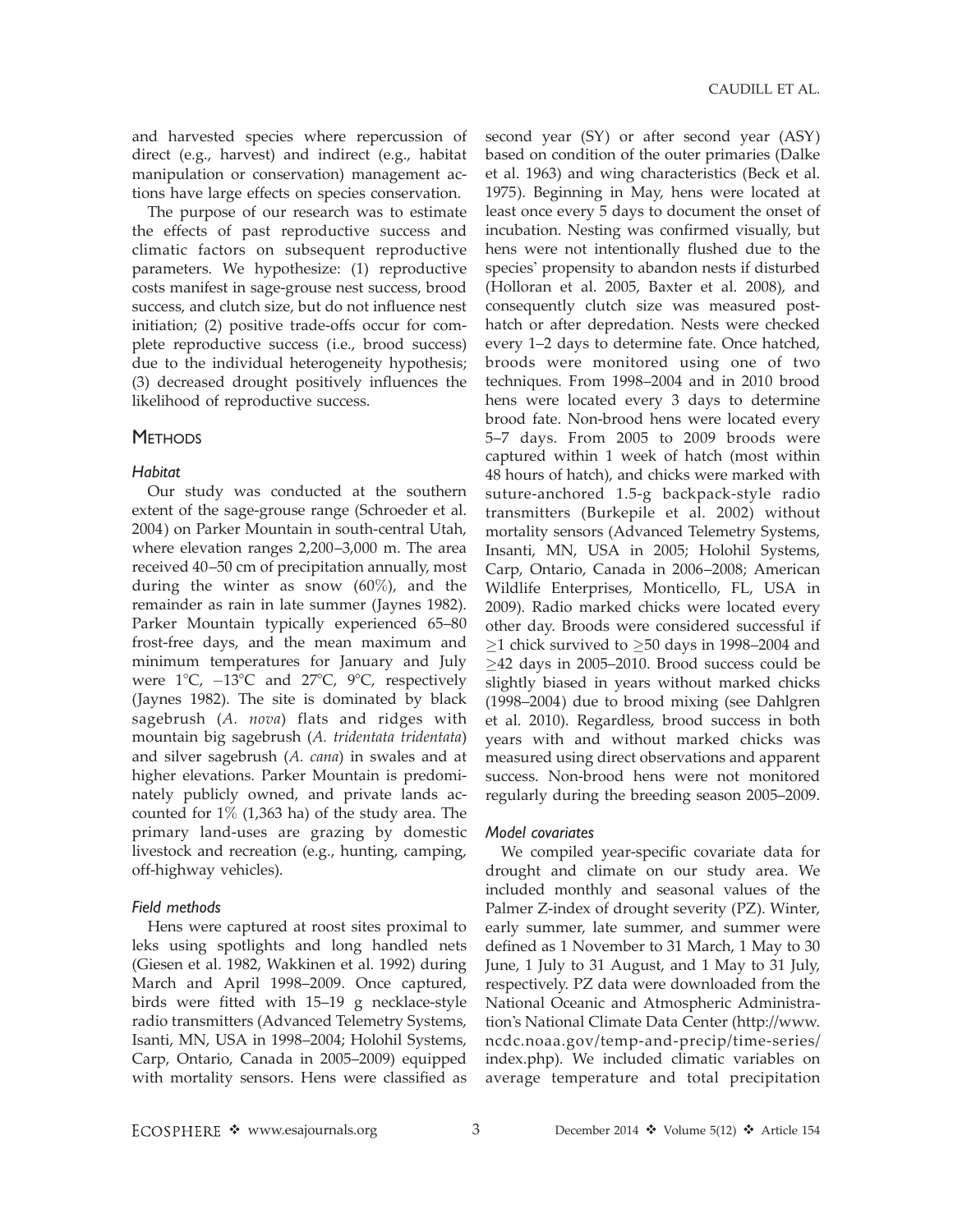accumulation for monthly and seasonal time periods. Additionally, we include a proximate measure of spring snowpack (wteq). By our definition, wteq is the maximum snow water equivalent measured in the spring of each year. Climatic data was downloaded from the Natural Resources Conservation Service SNOTEL website (http://www.wcc.nrcs.usda.gov/snow/). All SNOTEL covariate data were averaged across the two proximal and representative stations to our study site (Black Flat–U.M. Creek, site number 348; Donkey Reservoir, site number 452).

#### Model implementation

We used generalized linear mixed models implemented with the ''glmer'' function from the lme4 package in program R 3.0.0 (R Core Team 2013) for all analyses. Four separate modeling procedures were implemented to evaluate the effects of climatic variation, previous reproductive success, and hen age (in year  $t-1$ ) on nest initiation, clutch size, nest success, and brood success. Previous reproductive success was defined as reproductive parameters (e.g., nest initiation, nest success, brood success) in the immediately preceding year. In all analyses, the unique identity for each individual hen was used to specify an individual random effect (intercept), to account for repeat observations within each individual's reproductive history. Individual random effects aid in capturing differences in individual quality by accounting for unobserved variability in reproductive quality across individuals. Data for nest success and brood success models was subset to isolate the direct effect of each parameter (i.e., only individuals that actually attempted the reproductive stage in year  $t$ ). For nest initiation, nest success, and brood success modeling procedures we used a binomial distribution, a logit link, and fit models using an adaptive Gaussian Hermite approximation procedure. For the clutch size modeling procedure, we used a Poisson distribution, a log link, and fit models using the Laplace approximation procedure.

## Model selection

We used a sequential approach to candidate model set building for nest initiation, clutch size, nest success, and brood success. We first evaluated the effect of previous reproductive param-

eters (e.g., nest success year  $t-1$ ) on current reproduction (e.g., brood success year t). Once the best performing previous reproductive effects models were selected, we then modeled the effects of climatic variables (in year  $t$  and  $t-1$ ) on reproduction in year t. Candidate models were ranked using Akaike's Information Criterion adjusted for sample size  $(AIC_c; Akaike 1973,$ Burnham and Anderson 2002), and models with  $\Delta AIC_c \leq 2$  were considered equally supported by the data (Burnham and Anderson 1998). When calculating  $AIC_c$  we counted all fixed effect parameters, and counted random effects where the variance was greater than zero. Our final candidate model set included the best performing ( $\Delta AIC_c \leq 2$ ) parameter structures for reproductive variables in year  $t - 1$  and climatic variables (in year t and  $t-1$ ), while testing for their effects on reproductive output in year t. We used likelihood ratio tests to evaluate parameters in competing nested models.

## **RESULTS**

We marked 248 hens, monitored 313 nests, and tracked 142 broods from 1998 to 2010. Nest initiation models were based on 123 two-year observations (i.e., 246 nest initiation attempts) of 100 individuals (i.e., 23 individuals had  $\geq$ 3 years of data); clutch size models on 77 two-year observations of 67 individuals; nest success models on 97 two-year observations of 83 individuals; brood success models on 58 twoyear observations of 50 individuals.

Both the nest initiation models and clutch size models in our candidate models set failed to outperform the null model (intercept only). Consequently, we could not detect a relationship between either nest initiation rate or clutch size in year  $t$  and reproductive success in year  $t-1$  or climatic variables in year  $t-1$  or  $t$ . Further, we found no evidence to support effects of hen age, nest initiation in year  $t-1$ , or time lag effects of climatic variables in any of the models. Previous reproductive success and climatic variation were, however, found to affect both nest success and brood success (Tables 1 and 2).

Our nest success modeling procedure (Table 1) suggested the existence of one competing model  $(\Delta AIC_c \leq 2)$ . However, this model  $(\Delta AIC_c = 1.94)$ . only differed from the top model with the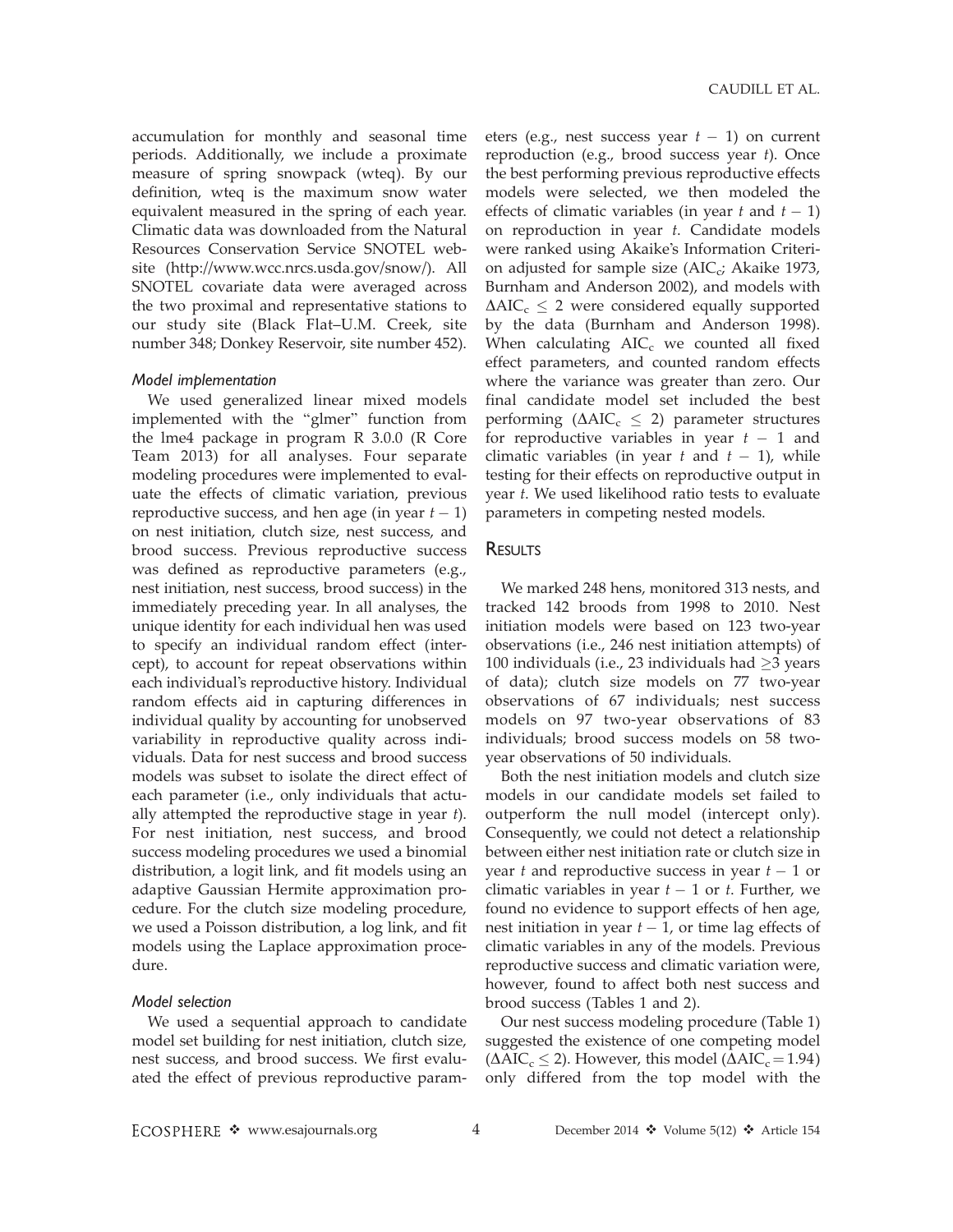| Model <sup>†</sup>                                     | $AIC_c$ | $\Delta AIC_c$ | $\omega$ i | Deviance | np | $\sigma_R^2$ |
|--------------------------------------------------------|---------|----------------|------------|----------|----|--------------|
| $BS_{t-1} + WTEQ_t$                                    | 108.55  | 0.00           | 0.32       | 102.29   | 3  |              |
| $BS_{t-1}$ + May PZ <sub>t</sub>                       | 110.49  | 1.94           | 0.12       | 104.23   | 3  |              |
| $BS_{t-1}$ + Winter PZ <sub>t</sub>                    | 111.17  | 2.62           | 0.09       | 104.91   |    |              |
| $BS_{t-1}$                                             | 111.52  | 2.97           | 0.07       | 107.39   |    |              |
| $BS_{t-1}$ + Precipitation Winter <sub>t</sub>         | 111.90  | 3.35           | 0.06       | 105.64   |    |              |
| $BS_{t-1}$ + Precipitation Winter <sub>t-1</sub>       | 112.73  | 4.18           | 0.04       | 106.47   |    |              |
| $BS_{t-1}$ + Temperature May <sub>t</sub>              | 112.75  | 4.20           | 0.04       | 106.49   |    |              |
| Null                                                   | 112.75  | 4.20           | 0.04       | 110.71   |    |              |
| $BS_{t-1}$ + Winter $PZ_{t-1}$                         | 113.03  | 4.48           | 0.03       | 106.78   |    |              |
| $BS_{t-1}$ + March PZ <sub>t</sub>                     | 113.23  | 4.68           | 0.03       | 106.97   | 3  |              |
| $BS_{t-1}$ + Summer $PZ_{t-1}$                         | 113.36  | 4.81           | 0.03       | 107.10   | 3  |              |
| $BS_{t-1}$ + Temperature April <sub>t</sub>            | 113.40  | 4.85           | 0.03       | 107.14   | 3  |              |
| $BS_{t-1}$ + Precipitation Late Summer <sub>t-1</sub>  | 113.55  | 5.00           | 0.03       | 107.29   | 3  |              |
| $BS_{t-1}$ + April PZ <sub>t</sub>                     | 113.63  | 5.09           | 0.03       | 107.38   | 3  |              |
| $BS_{t-1}$ + Temperature Winter <sub>t</sub>           | 113.64  | 5.09           | 0.03       | 107.38   | 3  |              |
| $BS_{t-1}$ + Precipitation Early Summer <sub>t-1</sub> | 113.65  | 5.10           | 0.02       | 107.39   | 3  |              |

Table 1. Candidate models evaluating the effects of climate and past reproductive success on subsequent hatch success of greater sage-grouse (Centrocercus urophasianus) on Parker Mountain, Utah, USA, 1998–2010.

*Notes*: AIC<sub>c</sub> = Akaike's Information Criterion adjusted for sample size;  $\Delta AIC_c$  = difference in AIC<sub>c</sub> values between each model and the best model;  $\omega$ i = AIC<sub>c</sub> weight; np = number of parameters (fixed effects + ran intercept variance.

† HS = hatch success; BS = brood success; PZ = Palmer Z-index of drought; WTEQ = spring snowpack,  $t$  = year  $t$ ;  $t$  –  $1$  = year  $t-1$ .

substitution of the wteq in year  $t$  parameter (top model) for the May PZ in year  $t$  parameter. The May drought index and snowpack index likely reflect an effect of spring moisture on nest success, and the snowpack index (wteq) also contributes to explaining variation in our data (wteq t,  $\beta = 0.455$ , SE = 0.214,  $p = 0.033$ ). As such, higher values of wteq in year  $t$  led to a higher likelihood of nest success in year  $t$  (Table 3). In addition to wteq, the top model included an additive effect of brood success in year  $t-1$ (brood success  $t - 1$ ,  $\beta = -0.954$ , SE  $= 0.496$ ,  $p =$ 0.056), indicating females with successful broods in year  $t-1$  were less likely to successfully nest in year t (Table 3).

From our brood success candidate model set (Table 2), two models were less than 2  $\Delta AIC_c$ . Both models included additive effects of brood success and hatch success in year  $t-1$  on brood

success in year  $t$ , and the top ranked model included an additive effect of April PZ in year  $t$ on brood success in year t. Based on a likelihood ratio test, we determined that the additive effect of April PZ in year  $t$  ( $X^2 = 3.525$ , df = 1,  $p = 0.06$ ) was biologically meaningful and significantly affected brood success in year t. We acknowledge brood success and hatch success in year  $t$  are both observed (correlation of fixed effects  $=$ 0.772) and logically correlated to some degree, albeit less than the 0.80 cut-off recommended by Zar (2010) for suspected collinearity. Regardless, collinearity among predictors is directional in that it overestimates standard errors and reduces power to detect significance of estimated effects (Zar 2010, Dormann et al. 2013). However, in the presence of collinearity the coefficients  $(\beta)$  are still estimated correctly (see Dormann et al. 2013). Thus, collinearity increases the likelihood

Table 2. Candidate models evaluating the effects of climate and past reproductive success on subsequent brood success of greater sage-grouse (Centrocercus urophasianus) on Parker Mountain, Utah, USA, 1998–2010.

| Model                                           | $AIC_c$ | $\triangle AIC_c$ | $\omega$ | Deviance | $\mathbf{p}$ | $\sigma_R^2$ |
|-------------------------------------------------|---------|-------------------|----------|----------|--------------|--------------|
| $HS_{t-1}$ + $BS_{t-1}$ + April PZ <sub>t</sub> | 48.62   | 0.00              | 0.52     | 39.87    |              |              |
| $HS_{t-1} + BS_{t-1}$                           | 50.04   | 1.42              | 0.26     | 43.60    |              |              |
| Null                                            | 53.00   | 4.38              | 0.06     | 46.61    |              | 2.65         |
| $HS_{t-1}$                                      | 53.06   | 4.44              | 0.06     | 48.78    |              | 1.71         |
| April $PZ_t$                                    | 53.11   | 4.49              | 0.06     | 46.67    |              | 2.97         |
| $\overline{HS}_{t-1}$ + April PZ <sub>t</sub>   | 53.35   | 4.73              | 0.05     | 44.59    |              | 1.69         |

Note: Model parameters and column headings are as in Table 1.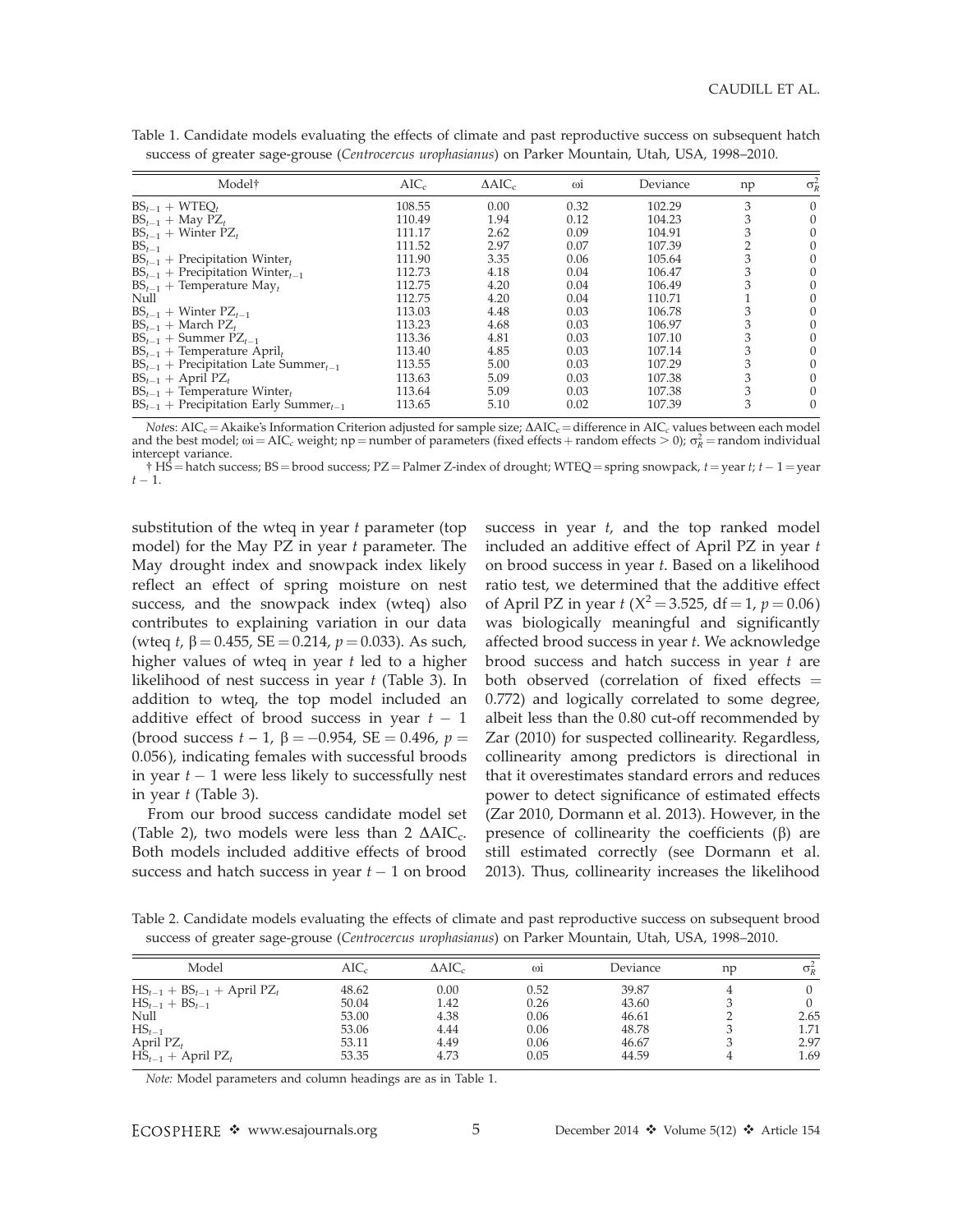Table 3. Odds Ratios for parameters in the best models of climate and past reproductive success on subsequent nest and brood success of greater sage-grouse (Centrocercus urophasianus) on Parker Mountain, Utah, USA, 1998–2010.

| Model parameter†                   | Odds ratio  | 95% CI                     |  |
|------------------------------------|-------------|----------------------------|--|
| Brood success top model parameters |             |                            |  |
| $HS_{t-1}$                         | 0.03(32.12) | $0.00 - 0.29$ (3.5-295.06) |  |
| $BS_{t-1}$                         | 16.01       | $1.83 - 140.1$             |  |
| April $PZ_t$                       | 1.93        | $1.03 - 3.6$               |  |
| Hatch success top model parameters |             |                            |  |
| $BS_{t-1}$                         | 0.39(2.6)   | $0.17 - 0.87$ (1.15-5.87)  |  |
| WTEO <sub>t</sub>                  | 1.58        | $1.11 - 2.24$              |  |

Notes: Model parameters are as in Table 1.Values in parentheses are the inverse of the odds ratio (i.e., odds of failure). † April PZ<sub>t</sub> and WTEQ<sub>t</sub> are continuous variables and odds are per unit change (1 Palmer Z-index unit and 2.54 cm for each parameter, respectively).

of a type 2 error, but not the likelihood of a type 1 error. Consequently, when both brood success and hatch success are included in a model, our standard error estimates and associated significance values should be interpreted as maximum values, and thus, conservative estimates of underlying effects. We had a strong a priori biological justification for including both parameters in the same model despite their relatedness. The respective effects represented opposing hypotheses for reproductive trade-offs, and as such, we hypothesized that the parameter estimates would have opposing signs, which was supported by our analysis. Indeed, based on the parameter estimates (brood success  $t - 1$ ,  $\beta = 2.77$ , SE = 1.32,  $p = 0.035$ ) individuals that had successful broods in year  $t-1$  were more likely (Table 3) to have successful broods in year t, given they hatched a brood in year  $t$ . Parameter estimates for the effect of previous nest success (hatch success  $t - 1$ ,  $\beta = -3.45$ , SE  $= 1.35$ ,  $p = 0.01$ ) indicated individuals that failed to hatch a nest in year  $t-1$  were more likely (Table 3) to have a successful brood in year  $t$ . April PZ in year  $t$ (April PZ t,  $\beta = 0.655$ , SE = 0.381,  $p = 0.085$ ) suggests that brood survival is higher (Table 3) with increased precipitation in April of year t (i.e., decreased drought). Differential effects of previous reproductive success (negative slope of hatch success year  $t-1$  vs. positive slope of brood success year  $t-1$ ) on subsequent reproductive success could indicate individual heterogeneity. Furthermore, when comparing the models with additive effects of both brood and hatch success in year  $t-1$  (second ranked model; Table 2) to hatch success in year  $t-1$  only (third ranked model; Table 2), the variance associated

with the individual random intercept was estimated at 0 and 1.71, respectively.

#### **DISCUSSION**

Previous research has demonstrated acute reproductive costs on survival of various species (Williams 1966, Erikstad et al. 1998), including some grouse species (Tetraoninae, Angelstam 1984, Caizergues and Ellison 1997, Hagen et al. 2007, Blomberg et al. 2013). We extend the reproductive costs to a chronic effect on subsequent reproduction that, to our knowledge, has not been shown for grouse, but has been shown for other taxa (e.g., Røskaft 1985, Gustafsson and Sutherland 1988). Additionally, we were able to decompose the reproductive cycle into its various components (nest initiation, clutch size, nest success, and brood success), thereby allowing us to evaluate the effects of various stages of previous reproductive effort and climatic variability (in year  $t$  and  $t-1$ ) on current-year stagespecific reproductive success while also controlling for repeat observations of individuals throughout their known reproductive history. For example, Blomberg et al. (2013) reported positive effects of brood success in year  $t-1$  on brood success in year t for sage-grouse. Our detailed analysis indicated that previous reproductive success had varying effects on the likelihood of subsequent reproduction. Similar to Blomberg et al. (2013) we demonstrate that successful brood hens are more likely to have successful broods in the following year (given that a brood was attempted) than unsuccessful brood hens; however, we were also able to detect a negative association between nest success in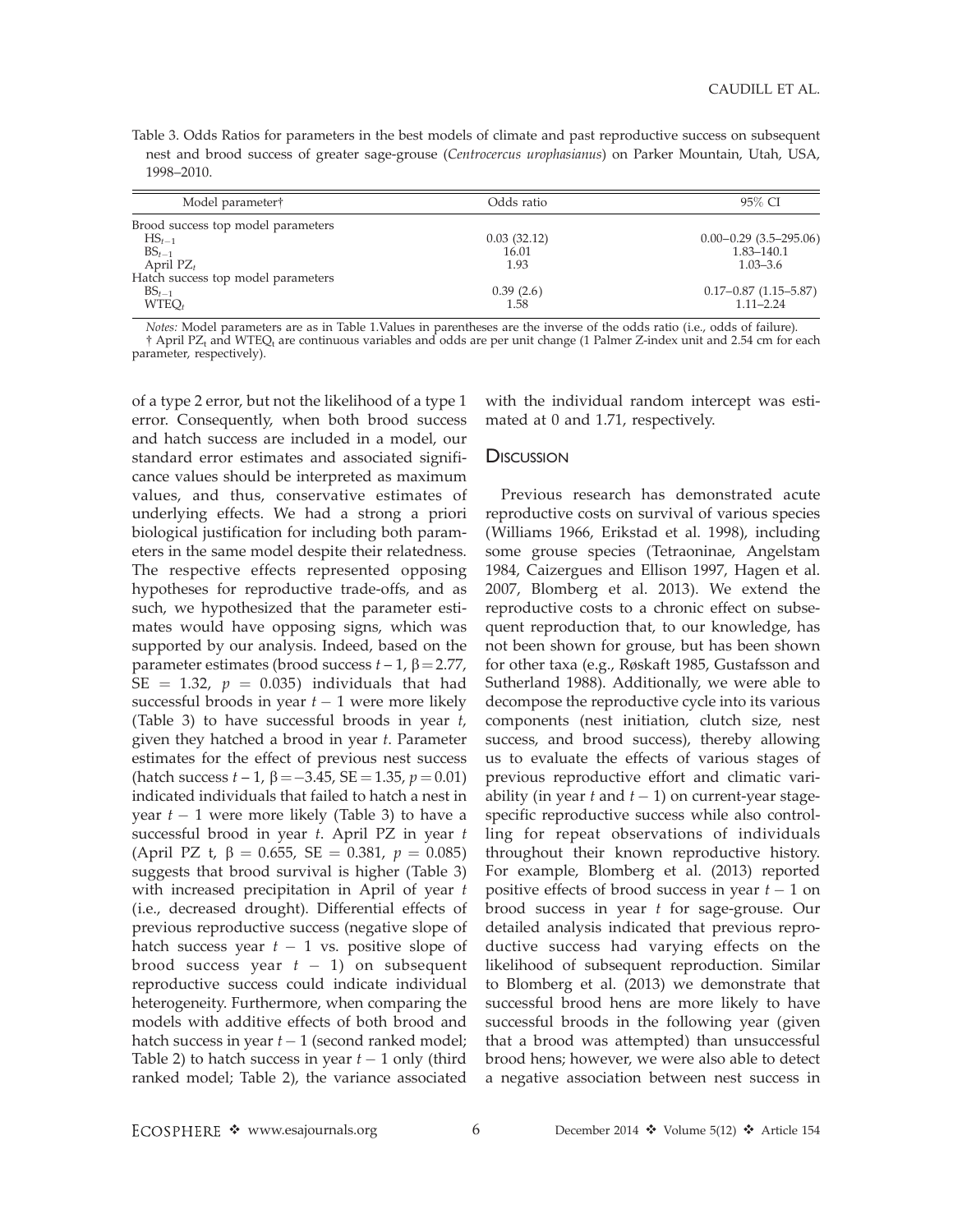year  $t-1$  and brood success in year  $t$ . Our additional level of detail revealed that both cost of reproduction and individual heterogeneity in reproductive output may be influencing a particular measure of reproductive output (brood success).

Individual heterogeneity in reproductive output and cost of reproduction has been shown in mammalian (Hamel et al. 2009) and avian (Aubry et al. 2009, Aubry et al. 2011, Cam et al. 2013) taxa and could be present in our system as evidenced by differential effects of previous brood success on subsequent hatch success (negative slope) and brood success (positive slope). The differential effects lead us to conclude that most individuals that produce a successful brood subsequently fail to achieve complete reproductive success in the following year (i.e., failed hatch success). However, successful brood hens that attain subsequent hatch success are more likely to achieve subsequent brood success. Although individual heterogeneity in reproductive output appeared to be present in our system, we believe our covariates largely described variation within individuals as evidenced by the individual random effect variance estimated at zero for the top two brood success models (Table 2) and all nest success models (Table 1). The link of reproductive costs between seasons could be tied to time and/or energy constraints reproduction puts on molt, and in turn increased energy expenditure in thermoregulation during winter (Nilsson and Svensson 1996, Dawson et al. 2000).

Our analysis, as hypothesized, did not reveal reproductive costs for all estimated reproductive parameters (e.g., nest initiation). However, in contrast to our hypothesis, costs did not manifest in clutch size. Reproductive costs can manifest as completely forgoing reproduction or abandonment of effort during a reproduction attempt (Erikstad et al. 1998). Our results suggest that the probability of a hen attempting to initiate a nest in a given year is not associated with previously accrued costs, but likelihood of reproductive failure post-nest initiation (i.e., a form of abandonment) increases when reproductive costs were incurred, which is consistent with grouse ecology. Food is not typically a limiting factor for grouse species during winter (Bergerud and Gratson 1988), which is particularly apparent

for sage-grouse as evidenced by high winter survival (see J. W. Connelly, S. T. Knick, M. A. Schroeder, and S. J. Stiver, unpublished manuscript; e.g., Caudill et al. 2014) and observations of substantial weight gain during winter (Beck and Braun 1978). A logical conclusion is that sagegrouse generally enter the breeding season with adequate resources to attempt reproduction. However, ample high quality wintering habitats on our study site (Caudill et al. 2013) could have influenced hens' body condition and mitigated variability that has been reported in nest initiation (see Connelly et al. 2011). Our results demonstrate that multiple measures of previous reproductive effort had varying effects on reproductive trade-offs and trade-offs manifest in multiple, but not all, measures of reproductive output. Consequently, multiple measures of reproductive effort and output should be assessed when evaluating cost of reproduction and trade-offs.

Evaluation of individual heterogeneity and reproductive costs are vital to the conservation of harvested species. If ''superior'' individuals are removed by harvest from the population in nonrandom fashion, a distinct dichotomy could occur, where disproportionate removal is inversely related to effects on population size and persistence due to disproportionate contribution of ''superior'' individuals. For example, harvest may appear compensatory at the population level, but if ''superior'' individuals are removed disproportionally, effects on population size could be greater than expected. Both additive (e.g., Van Kooten et al. 2007, Sedinger et al. 2010) and compensatory (e.g., Connelly et al. 2000, Gibson et al. 2011) harvest mortality have been espoused for sage-grouse. However, harvest mortality hypotheses, as currently conceptualized, may be problematic when reproductively successful groups have differential susceptibility to harvest (Redfield 1975), contribute disproportionately to population growth rates (sensu Taylor et al. 2012), and consistently contribute to population growth (i.e., consistently successful ''brood hens''; e.g., Blomberg et al. 2013). In many states, sage-grouse harvest seasons have been trending later in the year to minimize the susceptibility to harvest of reproductively successful females and their offspring (see Hornaday 1916, Patterson 1952, Reese and Connelly 2011).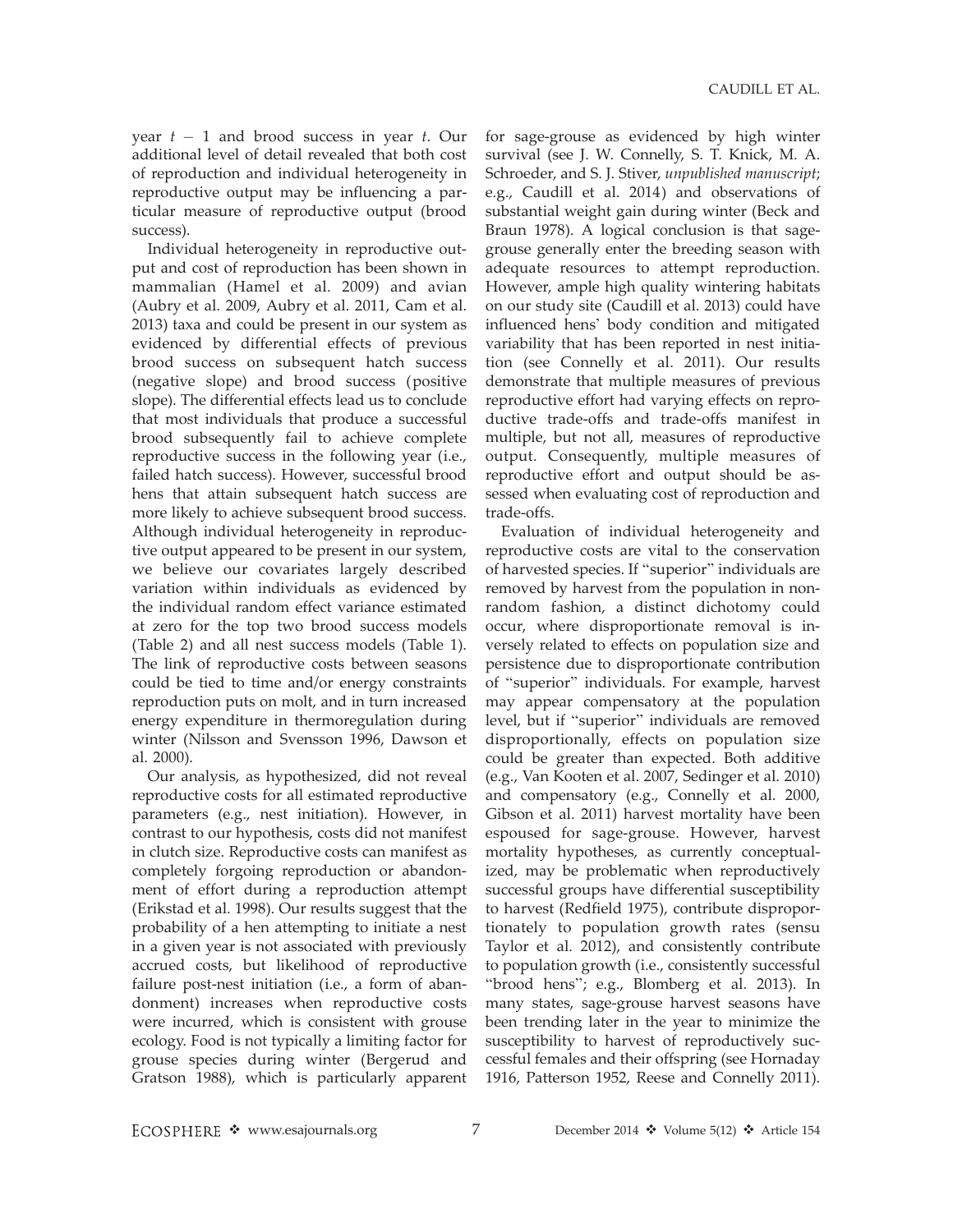Our results indicate this trend is warranted and should likely continue as in some instances harvest is still selective of juvenile birds (young of the year) and successful hens (Caudill et al. 2014). Importance of segments of the population (i.e., consistently successful ''brood hens'') to population growth rates was not a parameter we attempted to quantify, but is of paramount importance in understanding the effects of harvest and conceptualization of population ecology.

Climatic variables in the same year as the reproductive event influenced reproductive success. For both nest success and brood success, increased moisture resulted in increased likelihood of reproductive success. We found limited support for an effect of April drought on brood success, where brood success increased with moisture. The effect of moisture in April may be associated with soil moisture and habitat conditions during the brood-rearing period. Drought negatively affects chick survival (Guttery et al. 2013) and increased snow depth positively affects recruitment in sage-grouse (Blomberg et al. 2012). Furthermore, increased moisture in sagebrush-steppe ecosystems is positively related to abundance of insects (Wenninger and Inouye 2008), which are an important resource for sage-grouse chicks (Johnson and Boyce 1990, Gregg and Crawford 2009, Dahlgren et al. 2010). In addition, snowpack was the best climatic predictor of nest success, showing a positive relationship, and is likely linked to habitat quality during the nesting season (e.g., grass cover at nest sites). Holloran et al. (2005) also reported increased winter precipitation positively affected sage-grouse nest success. Our results suggest that reduced depth of snowpack as a result of climate change (Mote et al. 2005) could negatively affect nest success. Similarly, Guttery et al. (2013) suggest that reductions in snowpack may pose a major threat to sage-grouse populations.

### **ACKNOWLEDGMENTS**

Utah State University Quinney Fellowship, College of Natural Resources, Jessie and S. J. Quinney Foundations, Quinney Professorship for Wildlife Conflict Management, Jack H. Berryman Institute for Wildlife Damage, Utah Division of Wildlife Resources (UDWR), and Utah State University Extension provided financial and logistical project support. J. W. Connelly provided valuable expertise into the dynamics of sage-grouse. R. W. Dimmick provided valuable project guidance and insight into gamebird management past and present. Numerous personnel provided critical help in the field. A. Taft and J. Lamb provided their extensive knowledge of the local areas. Lise Aubry, Theron Terhune, James Rodgers, Christian Hagen, and two anonymous reviewers provided commentary which significantly improved earlier drafts.

## LITERATURE CITED

- Akaike, H. 1973. Information theory and an extension of the maximum likelihood principle. Pages 267– 281 in B. N. Petrov and B. F. Csaki, editors. Second International Symposium on Information Theory. Academiai Kiado, Budapest, Hungary.
- Angelstam, P. 1984. Sexual and season differences in mortality of the black grouse Tetrao tetrix in boreal Sweden. Ornis Scandinavica 15:123–134.
- Aubry, L. M., E. Cam, D. N. Koons, J. Monnat, and S. Pavard. 2011. Drivers of age-specific survival in a long-lived seabird: contributions of observed and hidden sources of heterogeneity. Journal of Animal Ecology 80:375–383.
- Aubry, L. M., D. N. Koons, J. Monnat, and E. Cam. 2009. Consequences of recruitment decisions and heterogeneity on age-specific breeding success in a long-lived seabird. Ecology 90:2491–2502.
- Barbraud, C., and H. Weimerskirch. 2005. Environmental conditions and breeding experience affect costs of reproduction in Blue Petrels. Ecology 86:682–692.
- Bårdsen, B. J., J. A. Henden, P. Fauchald, T. Tveraa, and A. Stien. 2011. Plastic reproductive allocation as a buffer against environmental stochasticity—linking life history and population dynamics to climate. Oikos 120:245–257.
- Baxter, R. J., J. T. Flinders, and D. L. Mitchell. 2008. Survival, movements, and reproduction of translocated greater sage-grouse in Strawberry Valley, Utah. Journal of Wildlife Management 72:179–186.
- Beck, T. D., and C. E. Braun. 1978. Weights of Colorado sage grouse. Condor 80:241–243.
- Beck, T. D., R. B. Gill, and C. E. Braun. 1975. Sex and age determination of sage grouse from wing characteristics. Outdoor Facts. Game Information Leaflet 49. Revised. Colorado Division of Game, Fish and Parks, Denver, Colorado, USA.
- Bergerud, A. T., and M. W. Gratson. 1988. Survival and breeding strategies of grouse. Pages 473–575 in A. T. Bergerud and M. W. Gratson, editors. Adaptive strategies and population ecology of northern grouse. University of Minneapolis Press, Minneapolis, Minnesota, USA.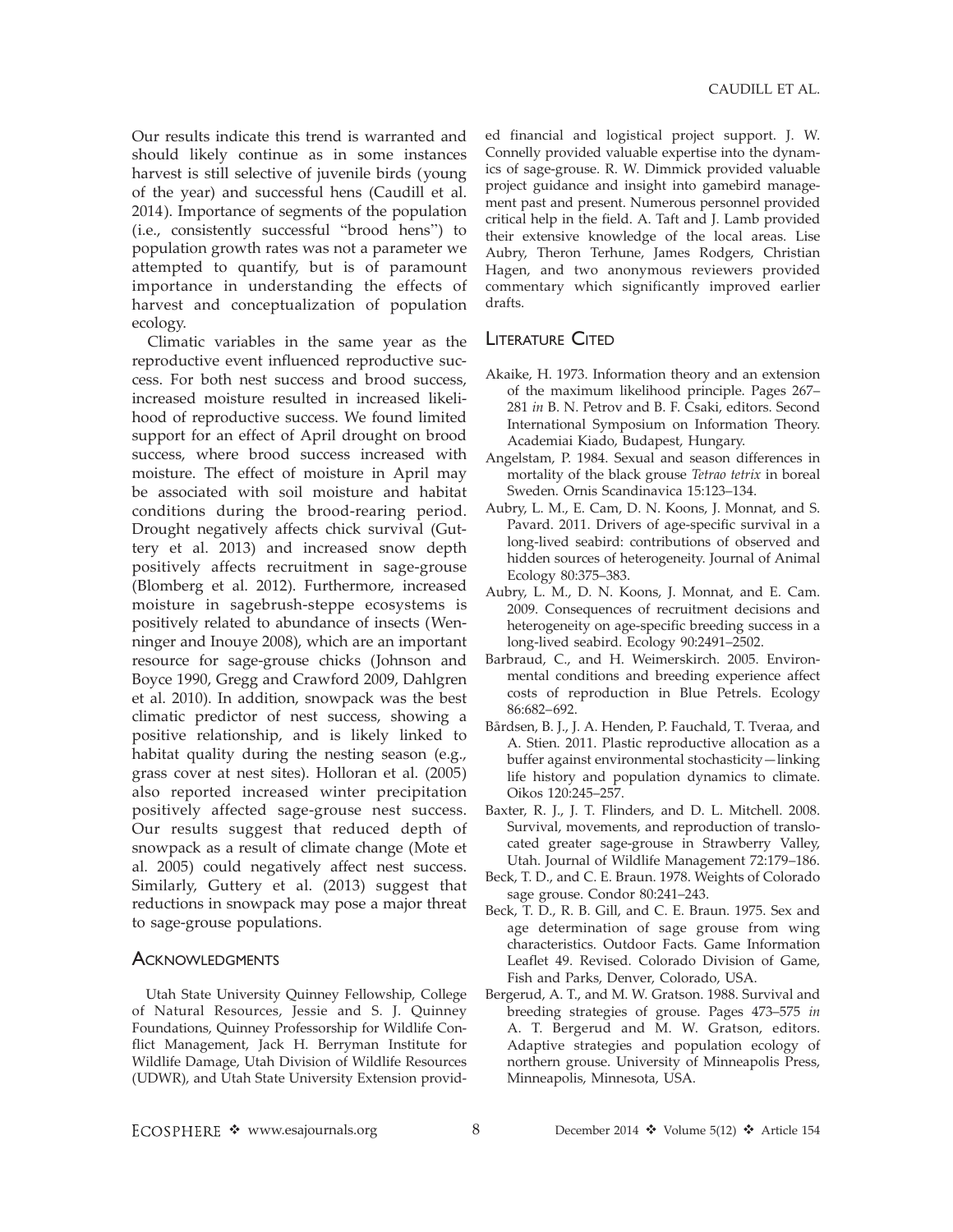- Blomberg, E. J., J. S. Sedinger, M. T. Atamian, and D. V. Nonne. 2012. Characteristics of climate and landscape disturbance influence the dynamics of greater sage-grouse populations. Ecosphere 3:55.
- Blomberg, E. J., J. S. Sedinger, D. V. Nonne, and M. T. Atamian. 2013. Seasonal reproductive costs contribute to reduced survival of female greater sagegrouse. Journal of Avian Biology 44:149–158.
- Boyko, A. R., R. M. Gibson, and J. R. Lucas. 2004. How predation risk affects the temporal dynamics of avian leks: greater sage grouse versus golden eagles. American Naturalist 163:154–165.
- Burkepile, N. A., J. W. Connelly, D. W. Stanley, and K. P. Reese. 2002. Attachment of radiotransmitters to one-day-old sage grouse chicks. Wildlife Society Bulletin 30:93–96.
- Burnham, K. P., and D. R. Anderson. 1998. Model selection and inference: a practical informationtheoretic approach. Springer-Verlag, New York, New York, USA.
- Burnham, K. P., and D. R. Anderson. 2002. Model selection and multimodel inference: a practical information-theoretic approach. Springer-Verlag, New York, New York, USA.
- Caizergues, A., and L. N. Ellison. 1997. Survival of black grouse Tetrao tetrix in the French Alps. Wildlife Biology 3:177–186.
- Cam, E. et al. 2013. Looking for a needle in a haystack: inference about individual fitness components in a heterogeneous population. Oikos 122:739–753.
- Cam, E., J. E. Hines, J.-Y. Monnat, J. D. Nichols, and E. Danchin. 1998. Are adult nonbreeders prudent parents? The kittiwake model. Ecology 79:2917– 2930.
- Caudill, D., T. A. Messmer, B. Bibles, and M. R. Guttery. 2013. Winter habitat use by juvenile greater sage-grouse on Parker Mountain, Utah: implications for sagebrush management. Human-Wildlife Interactions 72:250–259.
- Caudill, D., T. A. Messmer, B. Bibles, and M. R. Guttery. 2014. Greater sage-grouse juvenile survival in Utah. Journal of Wildlife Management 78:808– 817.
- Connelly, J. W., A. D. Apa, R. B. Smith, and K. P. Reese. 2000. Effects of predation and hunting on adult sage grouse Centrocercus urophasianus in Idaho. Wildlife Biology 6:227–232.
- Connelly, J. W., C. A. Hagen, and M. A. Schroeder. 2011. Characteristics and dynamics of greater sagegrouse populations. Pages 53–67 in S. T. Knicks and J. W. Connelly, editors. Greater sage-grouse: Ecology and conservation of a landscape species and its habitats. Studies in Avian Biology. Volume 38. University of California Press, Berkeley, California, USA.
- Dahlgren, D. K., T. A. Messmer, and D. N. Koons. 2010. Achieving better estimates of greater sage-grouse

chick survival in Utah. Journal of Wildlife Management 74:1286–1294.

- Dalke, P. D., D. B. Pyrah, D. C. Stanton, J. E. Crawford, and E. F. Schlatterer. 1963. Ecology, productivity, and management of sage grouse in Idaho. Journal of Wildlife Management 27:811–841.
- Dawson, A., S. A. Hinsley, P. N. Ferns, R. H. C. Bonser, and L. Eccleston. 2000. Rate of moult affects feather quality: a mechanism linking current reproductive effort to future survival. Proceedings of the Royal Society B 1457:2093–2098.
- Dormann, C. F., et al. 2013. Collinearity: a review of methods to deal with it and a simulation study evaluating their performance. Ecography 36:27–46.
- Erikstad, K. E., P. Fauchald, T. Tveraa, and H. Steen. 1998. On the cost of reproduction in long-lived birds: the influence of environmental variability. Ecology 79:1781–1788.
- Garton, E. O., J. W. Connelly, J. S. Horne, C. A. Hagen, A. Moser, and M. A. Schroeder. 2011. Greater sagegrouse population dynamics and probability of persistence. Pages 293–381 in S. T. Knicks and J. W. Connelly, editors. Greater sage-grouse: Ecology and conservation of a landscape species and its habitats. Studies in Avian Biology. Volume 38. University of California Press, Berkeley, California, USA.
- Gibson, R. M., V. C. Bleich, C. W. McCarthy, and T. L. Russi. 2011. Hunting lowers population size in greater sage-grouse. Pages 307–315 in B. K. Sandercock, K. Martin, and G. Segelbacher, editors. Ecology, conservation, and management of grouse. Studies in Avian Biology. Volume 39. University of California Press, Berkeley, California, USA.
- Giesen, K. M., T. J. Schoenberg, and C. E. Braun. 1982. Methods for trapping sage grouse in Colorado. Wildlife Society Bulletin 10:224–231.
- Gregg, M. A., and J. A. Crawford. 2009. Survival of greater sage-grouse chicks and broods in the northern great basin. Journal of Wildlife Management 73:904–913.
- Gustafsson, L., and W. J. Sutherland. 1988. The costs of reproduction in the Collared Flycatcher Ficedula albicollis. Nature 355:813–815.
- Guttery, M. R., D. K. Dahlgren, T. A. Messmer, J. W. Connelly, K. P. Reese, P. A. Terletzky, N. Burkepile, and D. N. Koons. 2013. Effects of landscape-scale environmental variation on greater sage-grouse chick survival. PLoS ONE 8:e65582.
- Hagen, C. A., J. C. Pitman, B. K. Sandercock, R. J. Robel, and R. D. Applegate. 2005. Age-specific variation in apparent survival rates of male lesser prairie-chickens. Condor 107:78–86.
- Hagen, C. A., J. C. Pitman, B. K. Sandercock, R. J. Robel, and R. D. Applegate. 2007. Age-specific survival and probable causes of mortality in female lesser prairie-chickens. Journal of Wildlife Manage-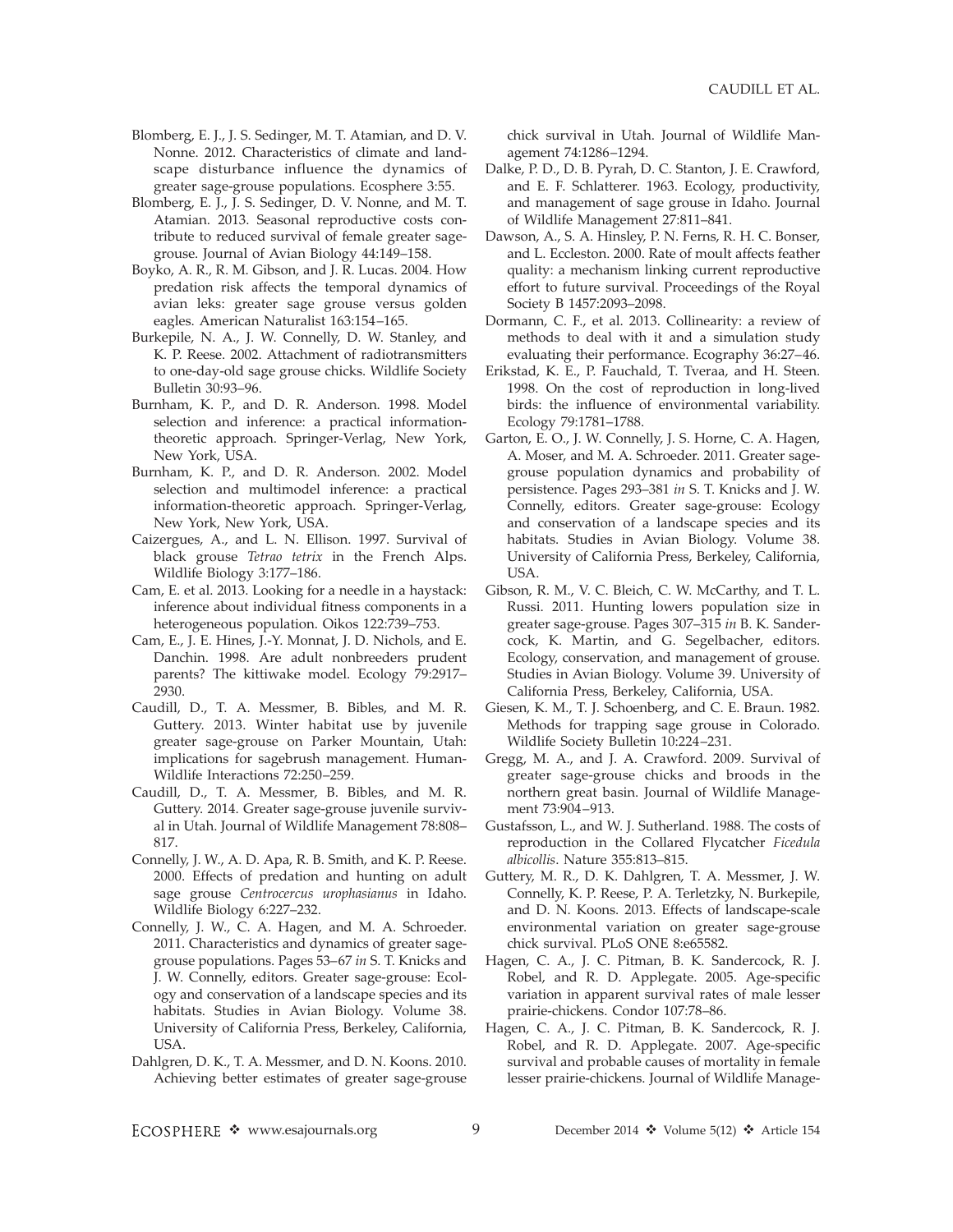ment 71:518–525.

- Hamel, S., S. D. Côté, J. M. Gaillard, and M. Festa-Bianchet. 2009. Individual variation in reproductive costs of reproduction: high-quality females always do better. Journal of Animal Ecology 78:143–151.
- Hannon, S. J., R. C. Gruys, and J. O. Schieck. 2003. Differential seasonal mortality of the sexes in willow ptarmigan Lagopus lagopus in northern British Columbia, Canada. Wildlife Biology 9:317– 326.
- Harris, W., et al. 2001. Canadian sage grouse recovery strategy. Saskatchewan Environment and Resource Management and Alberta Natural Resources Services.
- Holloran, M. J., B. J. Heath, A. G. Lyon, S. J. Slater, J. L. Kuipers, and S. H. Anderson. 2005. Greater sagegrouse nesting habitat selection and success in Wyoming. Journal of Wildlife Management 69:638– 649.
- Hornaday, W. T. 1916. Save the sage grouse from extinction: A demand from civilization to the western states. New York Zoological Park Bulletin 5:179–219.
- Jaynes, R. A. 1982. Inventory and analysis of rangeland resources of the state land block on parker mountain, Utah. Report 82-6. Center for Remote Sensing and Cartography, Salt Lake City, Utah, USA.
- Johnson, G. D., and M. S. Boyce. 1990. Feeding trials with insects in the diet of sage grouse chicks. Journal of Wildlife Management 54:89–91.
- Kervinen, M., R. V. Alatalo, C. Lebigre, H. Siitari, and C. D. Soulsbury. 2012. Determinants of yearling male lekking effort and mating success in black grouse (Tetrao tetrix). Behavioral Ecology 23:1209– 1217.
- Lyon, A. G., and S. H. Anderson. 2003. Potential gas development impacts on sage grouse nest initiation and movement. Wildlife Society Bulletin 31:486– 491.
- Miller, R. F., S. T. Knick, D. A. Pyke, C. W. Meinke, S. E. Hanser, M. J. Wisdom, and A. L. Hild. 2011. Characteristics of sagebrush habitats and limitation to long-term conservation. Pages 145–184 in S. T. Knicks and J. W. Connelly, editors. Greater sagegrouse: Ecology and conservation of a landscape species and its habitats. Studies in Avian Biology. Volume 38. University of California Press, Berkeley, California, USA.
- Mote, P. W., A. F. Hamlet, M. P. Clark, and D. P. Lettenmaier. 2005. Declining mountain snowpack in western North America. Bulletin American Meteorological Society 86:39–49.
- Nilsson, J. A., and E. Svensson. 1996. The cost of reproduction: a new link between current reproductive effort and future reproductive success.

Proceedings of the Royal Society B 1371:711–714.

- Norris, K. 2004. Managing threatened species: the ecological toolbox, evolutionary theory and declining-population paradigm. Journal of Applied Ecology 41:413–426.
- Patterson, R. L. 1952. The sage-grouse in Wyoming. Sage, Denver, Colorado, USA.
- R Core Team. 2013. R: A language and environment for statistical computing. R Foundation for Statistical Computing, Vienna, Austria.
- Redfield, J. A. 1975. Comparative demography of increasing and stable populations of blue grouse (Dendragapus obscurus). Canadian Journal of Zoology 53:1–11.
- Reese, K. P., and J. W. Connelly. 2011. Harvest management for greater sage-grouse: a changing paradigm for game bird management. Pages 101– 112 in S. T. Knicks and J. W. Connelly, editors. Greater sage-grouse: ecology and conservation of a landscape species and its habitats. Studies in Avian Biology. Volume 38. University of California Press, Berkeley, California, USA.
- Reznick, D. 1985. Costs of reproduction: an evaluation of the empirical evidence. Oikos 44:257–267.
- Røskaft, E. 1985. The effect of enlarged brood size on the future reproductive potential of the Rook. Journal of Animal Ecology 54:255–260.
- Schroeder, M. A., et al. 2004. Distribution of sagegrouse in North America. Condor 106:363–376.
- Sedinger, J. S., G. C. White, S. Espinosa, E. T. Partee, and C. E. Braun. 2010. Assessing compensatory versus additive harvest mortality: an example using greater sage-grouse. Journal of Wildlife Management 74:326–332.
- Taylor, R. L., B. L. Walker, D. E. Naugle, and L. S. Mills. 2012. Managing multiple vital rates to maximize greater sage-grouse population growth. Journal of Wildlife Management 76:336–347.
- Thomas, C. D., et al. 2004. Extinction risk from climate change. Nature 427:145–148.
- USFWS. 2010. Endangered and threatened wildlife and plants; 12-month finding for petitions to list the greater sage-grouse (Centrocercus urophasianus) as threatened or endangered; proposed rule. Federal Register. http://www.fws.gov/mountain-prairie/ species/birds/sagegrouse/FR03052010.pdf
- Van Kooten, G. C., A. J. Eagle, and M. E. Eiswerth. 2007. Determinants of threatened sage grouse in northeastern Nevada. Human Dimensions of Wildlife 12:53–70.
- Vehrencamp, S. L., J. W. Bradbury, and R. M. Gibson. 1989. The energetic cost of display in male sage grouse. Animal Behaviour 38:885–896.
- Wakkinen, W. L., K. P. Reese, J. W. Connelly, and R. A. Fischer. 1992. An improved spotlighting technique for capturing sage grouse. Wildlife Society Bulletin 20:245–246.